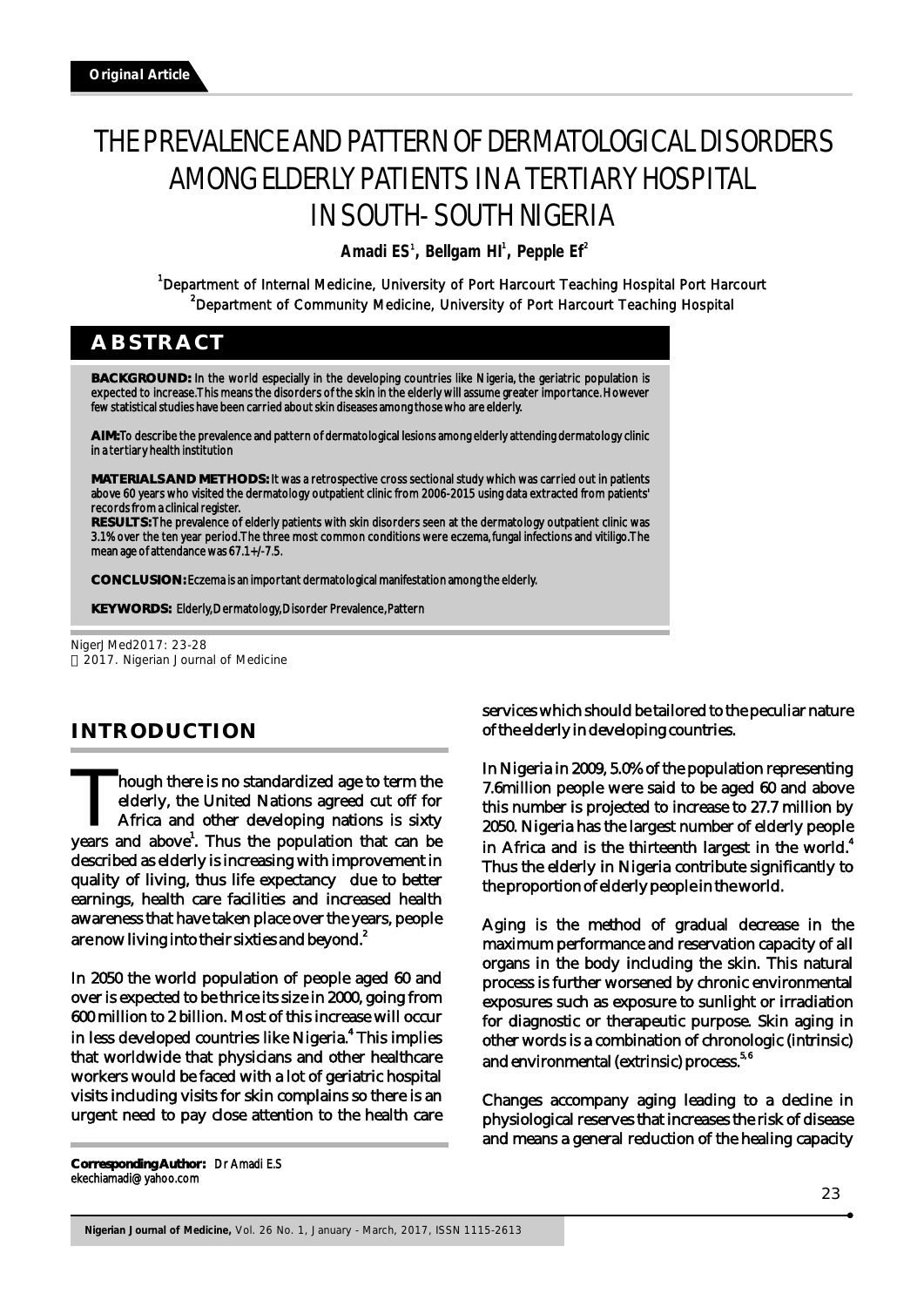of the individual.<sup>2</sup> The skin ages with progressive atrophy of the blood vessels, deteriorating supportive dermis and disordering of the collagen and elastin fibres.<sup>7</sup> This changes leave the elderly increasingly susceptible to vascular and skin injuries such as pressure ulcers and skin tears. The immune function of the elderly is also often eroded making way for autoimmune disorders. Thus elderly are likely prone to having skin disorders.

Skin disorders are significant in the elderly. A study in United States (American HANES study) demonstrated that by 70years, about 70% had significant skin conditions and many others had multiple skin 8 problems.

Health promotion and disease prevention can prevent or delay the onset of several diseases. The basis of these public health activities depends on obtaining adequate data.<sup>3</sup> Despite the importance of these conditions in the elderly, few published research exist in Nigeria on them.

The aim of this study is to know the prevalence and pattern of skin diseases among elderly patients visiting the dermatology clinic in the University of Port Harcourt Teaching Hospital. This work will contribute to the prevention, early detection and treatment of elderly patients with these conditions.

#### **METHODOLOGY**

The study was a retrospective cross-sectional study. Study population were patients above 60 years old presenting to Dermatology Clinic of Internal Medicine Department of the University of Port Harcourt Teaching Hospital over a ten year period (2006-2015) for the first time with dermatological complains.

The University of Teaching Hospital is the premier specialist hospital in Rivers State, Nigeria. Its Internal medicine department has Dermatology and Geriatric units respectively with weekly outpatient clinics.

Data on those aged 60 and above was retrieved from new patient register of the Dermatology unit. Information about their age, gender and diagnosis of skin diseases were extracted using a data proforma and was analysed.

The limitations of the study was that predisposing factors such as occupation, area of residence associated systemic disease as well as factors which may affect presentation to the clinic such as level of education couldn't not be ascertained for all patients.

#### 175 patients and 190 diagnoses constituting 3.1% and 3.2% respectively of the total patients and diagnoses.

**Table I: Total number of new elderly cases versus the total population within the period 2006-2015**

| S/no           | year   | Total<br>no. of<br>elderly | Total<br>number<br>оf | Total<br>no of<br>elderly | Total<br>no of<br>females | Total no.<br>оf<br>elderly | $%$ of<br>elderly to<br>all | Total new<br>pxts<br>/diagnosis |
|----------------|--------|----------------------------|-----------------------|---------------------------|---------------------------|----------------------------|-----------------------------|---------------------------------|
|                |        | males                      | males                 | females                   |                           | Pxts/diag                  | (pxts/diag)                 |                                 |
| 1              | 2006   | 8                          | 192                   | 6                         | 276                       | 14/14                      | 3.0/2.9                     | 468/486                         |
| $\overline{2}$ | 2007   | 11                         | 279                   | 7                         | 323                       | 18/20                      | 3.0/3.1                     | 602/654                         |
| $\mathfrak{Z}$ | 2008   | 5                          | 238                   | 12                        | 346                       | 17/18                      | 2.9/2.8                     | 584/646                         |
| 4              | 2009   | 10                         | 273                   | 7                         | 339                       | 17/20                      | 2.8/3.0                     | 612/653                         |
| 5              | 2010   | $\overline{1}$             | 261                   | 7                         | 401                       | 15/15                      | 2.3/2.2                     | 662/670                         |
| 6              | 2011   | 12                         | 351                   | 20                        | 486                       | 32/35                      | 3.8/4.0                     | 837/865                         |
| 7              | 2012   | 4                          | 222                   | 8                         | 276                       | 12/14                      | 2.4/2.6                     | 498/536                         |
| 8              | 2013 5 |                            | 163                   | $\overline{2}$            | 220                       | 7/8                        | 1.8/1.9                     | 383/423                         |
| 9              | 2014   | $\overline{1}$             | 164                   | 10                        | 218                       | 17/18                      | 4.5/4.5                     | 382/398                         |
| 10             | 2015   | 11                         | 273                   | 15                        | 318                       | 26/28                      | 4.4/4.4                     | 591/630                         |
| Total          |        | 80                         | 2416                  | 94                        | 3203                      | 175/190                    | 3.1/3.2                     | 5619/5961                       |

# The male: female ratio was 1:1.1. **Figure 1:** Sex distribution of the Elderly at DOPC, UPTH



 Those aged 60-64 had the highest number of persons constituting about 42.8% of the elderly persons. The number of those aged 65 and above were 100(57.1%) of the total population of elderly, with an average number of elderly patients visiting the DOPC as 17.5 and 10 respectively for those aged 60 and above; and those 65 years and above. The mean age of the respondents was 67.1 with standard deviation of 7.5.

#### **RESULTS**

Over a ten year period, those 60 and above had a total of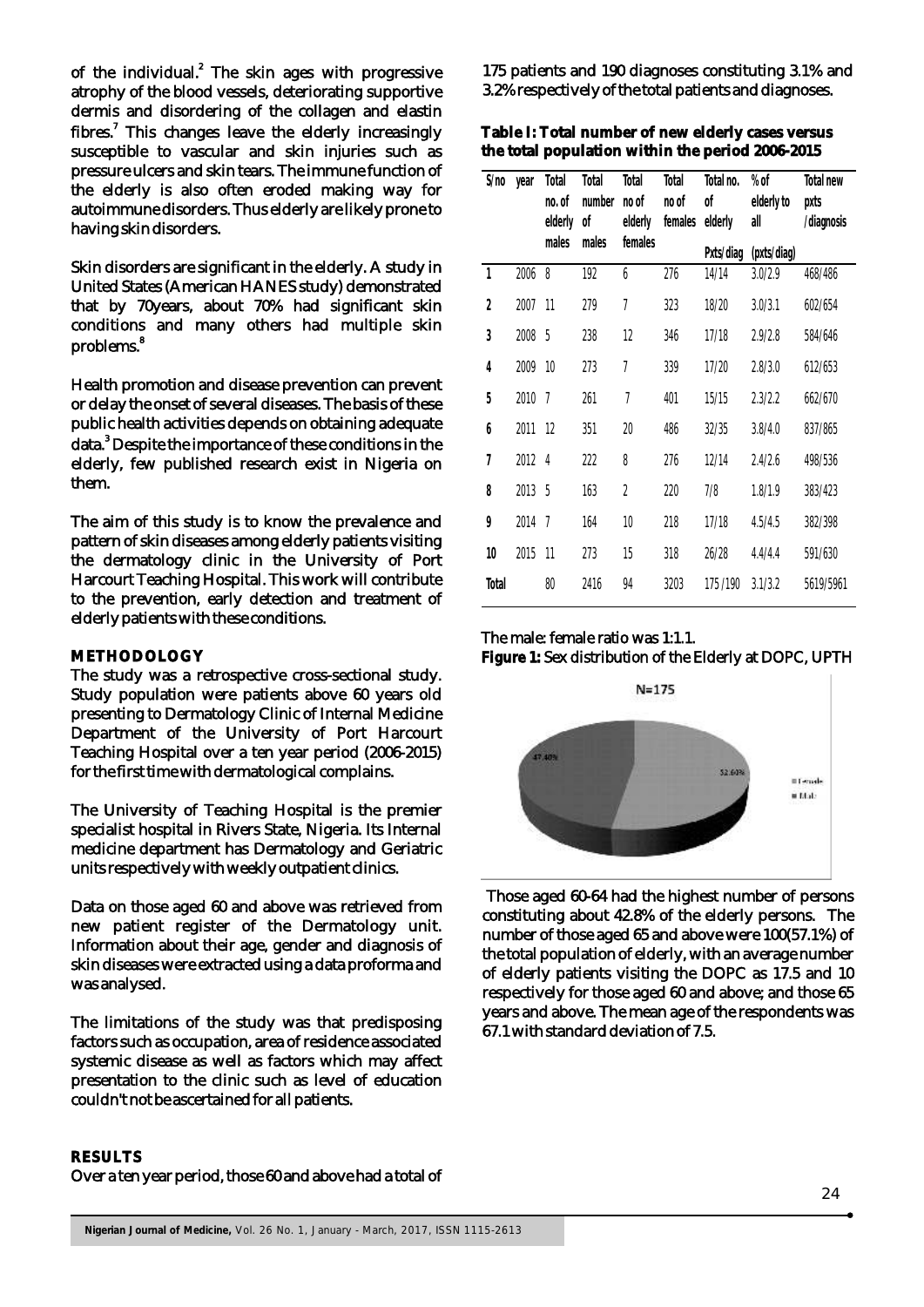## **Figure 2: The percentage of distribution of new patients amongst the elderly groups**



The highest number of elderly cases (32) where seen in the year 2011 constituting 18.3% of all cases seen within the ten year period.

## Figure 3: The distribution of the new elderly patients at DOPC, UPTH over the period 2006-2015



The ten commonest diagnoses among the elderly seen in the dermatology out-patient clinic were eczema, superficial fungal infections, vitiligo, fixed drug reactions, urticaria, keloid/ hypertrophic scar, lichen planus, herpes zoster/post neuralgic herpetica, generalized pruritus, and Hansen's disease

# Table II: Ten commonest diagnoses amongst the elderly in DOPC in UPTH within 2006-2015

|                                     |            |           |           | Number of      | Percentage(%)                | $\frac{9}{6}$  |
|-------------------------------------|------------|-----------|-----------|----------------|------------------------------|----------------|
|                                     | number     | number of | of male   | female         | contribution to contribution |                |
|                                     | of new     | new       | diagnoses | diagnoses      | diagnoses in                 | to             |
|                                     | diagnoses  | diagnoses |           |                | the elderly                  | diagnoses in   |
|                                     | in all age | in the    |           |                |                              | all age groups |
|                                     | groups     | elderly   |           |                |                              |                |
| Eczema                              | 888        | 39        | 21        | 18             | 20.5                         | 4.4            |
| Superficial<br>fungal<br>infections | 701        | 23        | 15        | 8              | 12.1                         | 3.3            |
| Vitiligo                            | 183        | 10        | 6         | 4              | 5.2                          | 5.5            |
| Fixed drug<br>rections              | 112        | 7         | 5         | $\mathfrak{p}$ | 3.6                          | 6.3            |
| Urticaria                           | 256        | 7         | $\gamma$  | 5              | 3.6                          | 2.7            |

| Keloids<br>hypertrophic<br>scar                 | 69  | 6   | 3              | 3              | 3.2                 | 8.7  |
|-------------------------------------------------|-----|-----|----------------|----------------|---------------------|------|
| Lichen planus                                   | 164 | 6   | 3              | 3              | 3.2                 | 3.7  |
| Herpes<br>zoster/Post<br>Neuralgia<br>Herpetica | 34  | 5   | $\overline{2}$ | 3              | 2.6                 | 14.7 |
| Generalized<br>pruritus                         | 49  | 4   | 1              | $\overline{3}$ | 2.1                 | 8.2  |
| Hansen's<br>disease                             | 51  | 4   | 3              | 1              | 2.1                 | 7.8  |
| Others                                          |     | 79  | 22             | 57             | 41.6                |      |
|                                                 |     | 190 | 83             | 107            | 99.8 approx.<br>100 |      |

Eczema which was the major reason of presentation to the clinic contributed 20.5% of the total diagnoses in the elderly. The elderly with eczema constituted about 4.39% of all eczema cases within the period, having seborrhoeic dermatitis as the major clinical diagnosis.

**Table III: Comparing the different types of eczema in the elderly and the total population of Eczema diagnoses** 

| S/no           | Type of eczema/dermatitis                                       | Total number | % of       | Total case        |
|----------------|-----------------------------------------------------------------|--------------|------------|-------------------|
|                |                                                                 | of elderly   | individual | population of     |
|                |                                                                 | cases        | case       | different type of |
|                |                                                                 |              | population | eczema            |
| 1              | Seborrhic dermatitis                                            | 10           | 3.4        | 290               |
| $\overline{2}$ | Contact dermatitis (irritant/allergic)                          | 8            | 4.9        | 162               |
| $\overline{3}$ | <b>Exfoliative dermatitis</b>                                   | 7            | 25.9       | 27                |
| $\overline{4}$ | Neuradermatitis(Lichen simplex<br>chronicus +prurigo nodularis) | 6            | 16.7       | 36                |
| 5              | Other non specified dermatitis                                  | 3            | 7.7        | 39                |
| 6              | Atopic/allergic dermatitis                                      | 1            | 0.4        | 236               |
| 7              | Pompholyx                                                       | 1            | 2.8        | 36                |
| 8              | Stasis eczema                                                   | 1            | 10.0       | 10                |
| 9              | Discoid/Nummular Eczema                                         | 1            | 4.8        | 21                |
| 10             | Hand and foot dermatitis                                        | 1            | 5.6        | 18                |
| 11             | Flexural dermatitis                                             | 0            | 0          | 13                |
| 12             | All the different types of eczema                               | 39           | 4.4        | 888               |

Among the fungal infections, Tinea infections were the most occurring constituting 67% of the fungal infections in the elderly. When compared to the general population of new cases with tinea infection the elderly constituted of 3.3% of the total new cases with tinea infection. Tinea coporis was commonest form of presentation.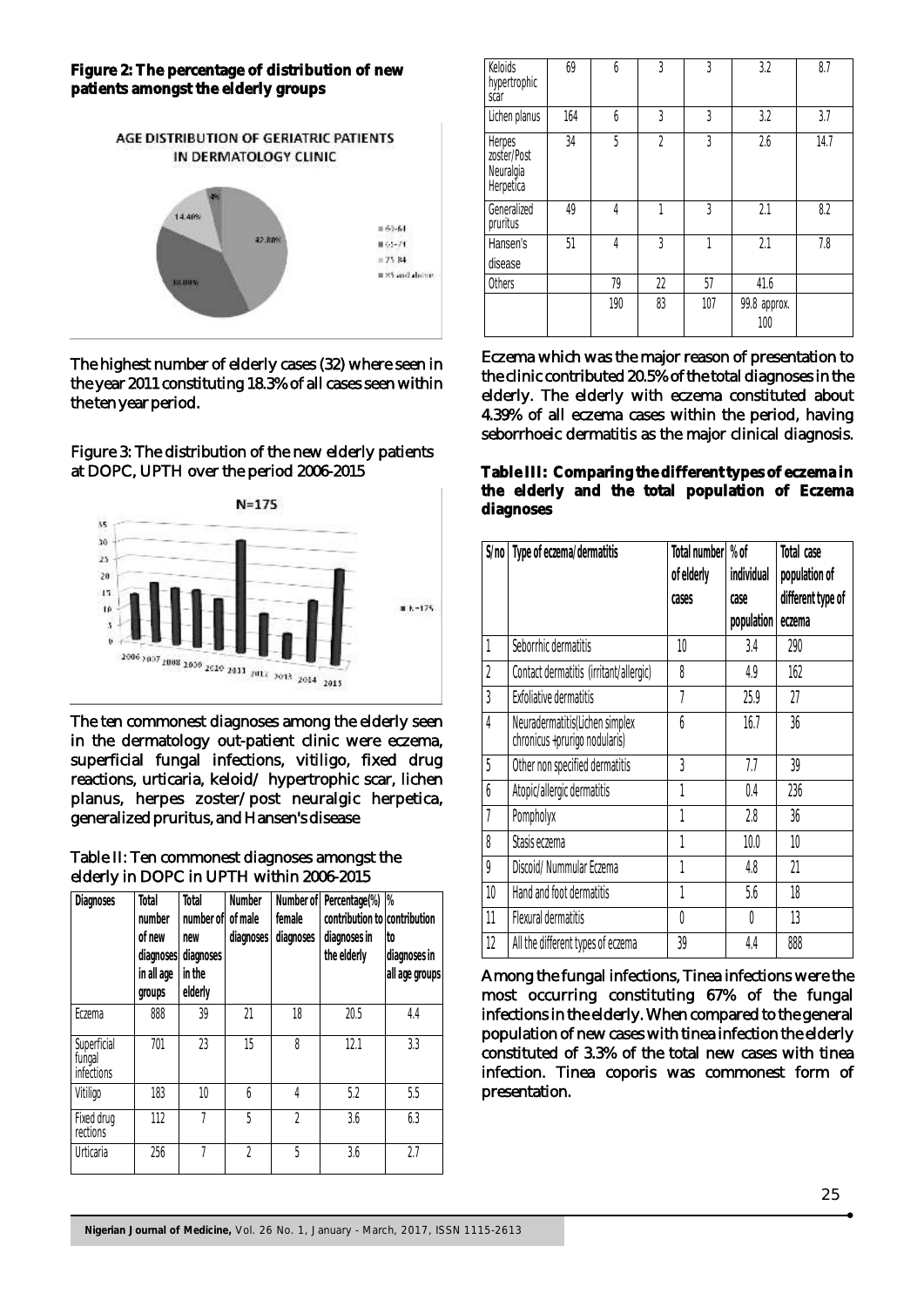#### **Table IV: Comparing the cases of fungal infection in the elderly with the total population of fungal infection seen at DOPC, UPTH**

| S/no           | Type of fungal infection Total new cases |                | % of total | Total new cases |
|----------------|------------------------------------------|----------------|------------|-----------------|
|                |                                          | in the elderly | case       | in the general  |
|                |                                          |                | population | population      |
|                | Tinea infections                         | 16             | 3.3        | 484             |
| $\overline{2}$ | Pityriasis versicolor                    | 5              | 3.6        | 138             |
| $\mathfrak{Z}$ | Candidiasis                              |                | 4.5        | 22              |
| 4              | Onchomycosis                             |                | 3.8        | 26              |
| h              | <b>Others</b>                            |                | 3.2        | 31              |
|                |                                          | 24             | 3.4        | 701             |

## **Table V: Pattern of Tinea infections in the elderly compared to total population who presented at DOPC, UPTH**

| S/no | Type of Tinea | Total new cases | % of total case | Total new cases in |
|------|---------------|-----------------|-----------------|--------------------|
|      |               | in the elderly  | population      | population         |
|      | Coporis       | 6               | 4.2             | 143                |
| 2    | Incognito     | 5               | 10.2            | 49                 |
| 3    | Pedis         | 4               | 4.7             | 86                 |
| 4    | Manum         |                 | 2.7             | 37                 |
| 5    | Capitis       | 0               | 0               | 55                 |
| 6    | Cruris        | 0               | 0               | 56                 |
|      | Ungium        | 0               | 0               | 45                 |
| 8    | Faciale       | 0               | 0               | 2                  |
| 9    | Glutei        | 0               | 0               | 10                 |
| 10   | Others        | 0               | 0               | 2                  |
| 11   | All combined  | 16              | 3.3             | 485                |

Other dermatological manifestations which are generally known to be common in the elderly such as alopecia, bullous pemphigoid, idiopathic guttate hypomelanosis, skin tumours, ulcers and xerosis constituted 1.6%, 0.5%, 1.6%, 2.6%, 1.1% and 1.6% of the elderly diagnoses respectively.

# **DISCUSSION**

Skin conditions are conditions which may hardly cause mortality in patients but can greatly affect the psychosocial well being and quality of life of the elderly.

Studies indicate in Nigeria that more than 40% of the elderly have poor quality of life.<sup>9</sup> Dermatological lesions can be used as an index to assess the health of an individual including the elderly.<sup>2</sup> Caring for skin manifestations in the elderly presents a unique but important challenge.<sup>10</sup> Health care providers need to be able to have statistical backing for identifying correctly the skin diseases associated with aged patients.

A total of 175 elderly patients were seen in dermatology

clinic representing 3.1% of the new patients. This is a small fraction may not be a true reflection of the contribution of the elderly population to the occurrence of skin diseases but rather that due to reduced earning power and lack of social welfare as the elderly may not able to access healthcare. This result is similar to that of a study done in India where 4.7% of patients with skin conditions were elderly.<sup>11</sup>

In this study the fractions of elderly dermatological cases increased from 2.9% in 2006 to 4.4% in 2015. This could be due to the increasing percentage of the elderly in the population, increase of dermatological conditions in the elderly or more of them accessing care at the dermatology clinic, increased health seeking behaviour by the elderly and the awareness of the availability of dermatologists within the area. It however means that elderly patients are becoming an increasing subject for dermatologists. It means more attention needs to be paid to skin diseases in the elderly.

The total of 175 elderly patients had about 42.8% of them were within the age group 60-64years, 65-74year old contributed 38.8%, 75-84year old constituted 14.4%. The smallest fraction was the age range 85 years and above at 4%. This is not surprising due to the young demographic population of the country.

The most commonly reported disorder in the study was eczema at a rate of 20.5%. Eczema has been commonly found in the elderly. A study published in 2006 had eczema similarly as the most common disorder.<sup>12</sup>

Eczema is a chronic inflammatory skin disorder which can be associated with family history of allergy. Altered immune status due to aging among the elderly may partly account for their susceptibility to it.<sup>13</sup> Generally eczema is said to be common and widespread among the elderly. However the prevalence of the different types of eczema differs among the elderly. Seborrhoeic dermatitis which was the commonest type of eczema found in this study is known to have two peaks, one during infancy and the second during the ages of 40- 70years. Discoid eczema has its peak between 50- 65years.The neuradermatitis are mostly seen in the middle aged group. It is noted that older persons have defects in inducing and eliciting allergic reactions which may be related to the altered immune status seen commonly at this age.<sup>5</sup> Apart from discoid eczema which is commonly seen in men and lichen simplex chronicus which is commonly seen in women, all other types of eczema are known to have equal sex preponderance as this study reflects

Fungal infections were the next common condition. They accounted for 12.1% of the diagnosis in this study.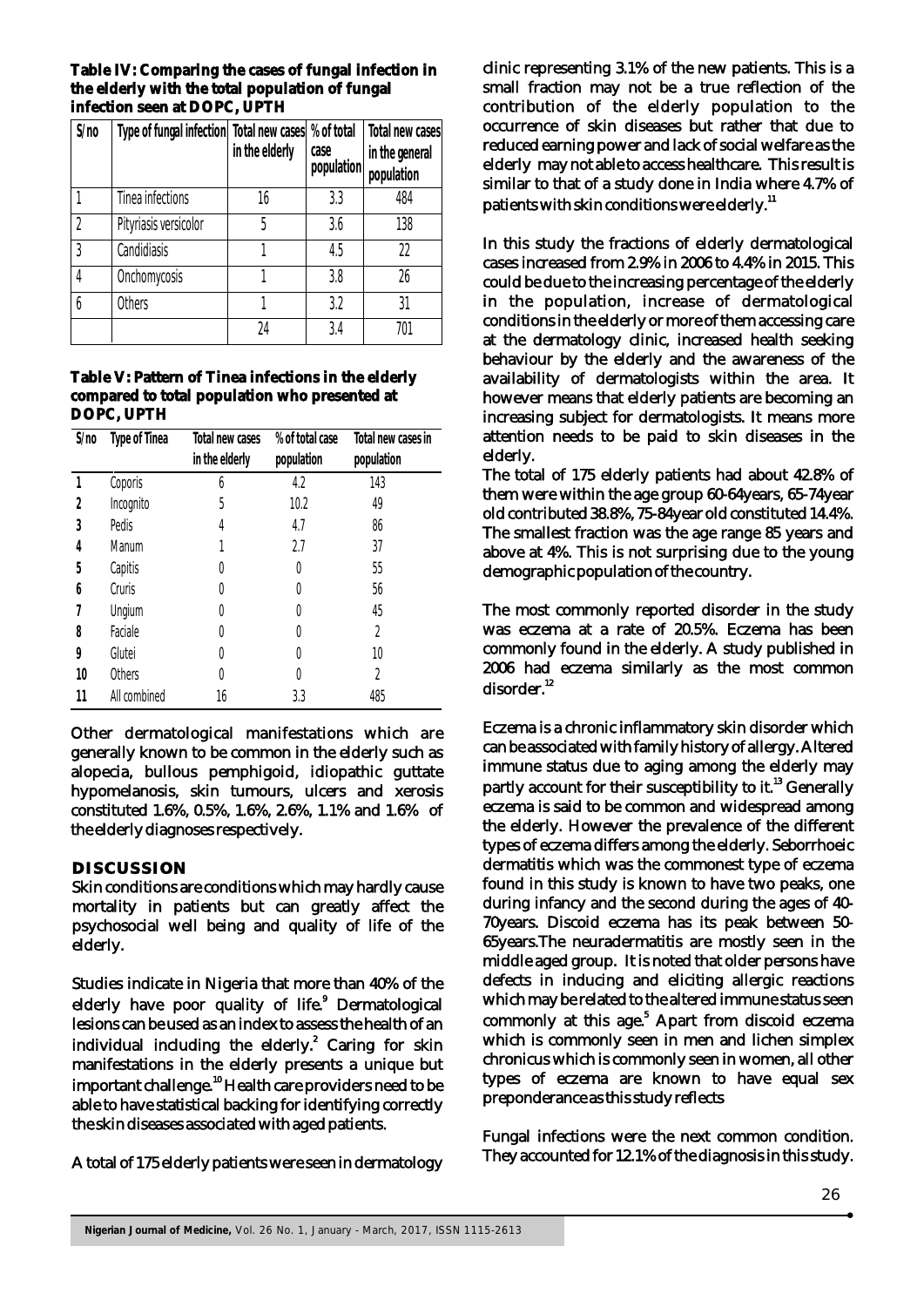This is likely due to the reduction in the immunological functions in the elderly persons. Studies have suggested that fungal infections are common disorders of the elderly around the world with rates of 14%-58% 11,  $14, 15$  reported.<sup>11, 14, 15</sup> In the age group 60 years and above it has be shown that dermatophytes and yeasts are present in about 40% of them, while Tinea infections which was the commonest fungal infection in this study is said to be found in about 80% of them. This suggests that fungal infections of the skin contribute to morbidity and hence hospital use by the elderly. Other infections such as viruses and bacteria are also common in the elderly.

The complications of herpes zoster such as post herpetic neuralgia are found more in the elderly compared to other age groups. It is estimated that about 40% of those 60 and above have post herpetic neuralgia.<sup>5</sup> Leprosy is not common in the elderly but can manifest following a long incubation period which can be as long as 40 years.

Vitiligo was the third most commonly reported skin disorder among the subjects in this study at a rate of 5.2%. In vitiligo there is a loss of brown colour from areas of the skin resulting in irregular white patches that feel like normal skin.<sup>12</sup> The incidence of vitiligo in the elderly seems to be increasing, although is still more common in children and young adults. This is likely due to the increase in population of the elderly. This study showed that the elderly constituted 5.5% of all vitiligo cases seen within that period. A similar finding was reported in Brazil where the elderly constituted 6.7% of all vitiligo cases seen within a 65 month period.<sup>20</sup>

Pruritus was reported among the subjects in this study at a rate of 2.2%. Higher rates have been reported in other studies. A study among geriatric patients in Sienna, Italy reported a rate of 18.9%.<sup>16</sup> Another study in Taiwan reported a pruritus rate of 14.2%.<sup>15</sup> Among geriatric patients in Iran a study reported a rate of 22%.<sup>16</sup> However smaller rates were reported in a multicentre study carried out in Tunisia  $(6.4%)^{16}$ , and in Uttakhand, India (9%).<sup>11</sup> Pruritus in the elderly may sometimes be due to some other skin condition which can be discovered when the patient is examined. Systemic diseases and drug reactions can also contribute to the occurrence of pruritus.<sup>10</sup>

Benign tumours have been common among elderly people in dermatological clinics. In a study done in National Taiwan University hospital benign tumours constituted 12.8% of the diagnosis in the clinic.<sup>15</sup> In a study done in Italy benign tumours constituted about 13.5%.<sup>16</sup> However in this study the occurrence of all types of skin tumours was 2.6%, with benign skin

tumours making 1.1 % of elderly diagnosis. This may suggest that benign tumours of the skin are not common among elderly patients in Nigeria or most tumours seen are usually referred to the general surgeons first. It may also be that they may not cause significant discomfort necessitating them to see dermatology specialists.

The male/female ratio was 1:1.1. This means that there was slightly more females than males. Other studies have reported slight male preponderance. In a study done in Italy, 1.4:1 was the male/female ratio.<sup>16</sup> A study in Taiwan reported a ratio of  $1.3:1^{15}$  Another study reported a ratio of 2:1, a vast difference from what was <sup>17</sup> reported in this study. This slightly higher proportion of females is not unexpected in Nigeria as life expectancy for women is higher than that for men. $^{19}$  It is thus to be expected that more women than men will be available at this age. The slightly higher female preponderance may also be due to the fact that females are more cosmetically inclined in this environment thus would seek the attention of a dermatologist.

#### **CONCLUSION**

Eczema, infections and vitiligo are common manifestations in the elderly. The dermatologist would be dealing with a lot of elderly patients in the nearest future thus needs to be adequately grounded on the prevalent skin diseases affecting them.

#### **RECOMMENDATIONS**

 Measures and guidelines in combating eczema and other dermatitis in the elderly have to be developed and tailored to their peculiar needs in this environment.

There is a dire need to train and retrain physicians, dermatologists and geriatricians on skin care in the elderly. This can be achieved by adding topics on geriatric dermatology as part of continuous medical education (CMEs)

Health education to all caregivers and patients on skin care including the elderly must be emphasized. It should not be restricted to hospitals alone but also to venues and events where older persons will be in attendance such old persons home, pensioners' meetings or senior clubs.